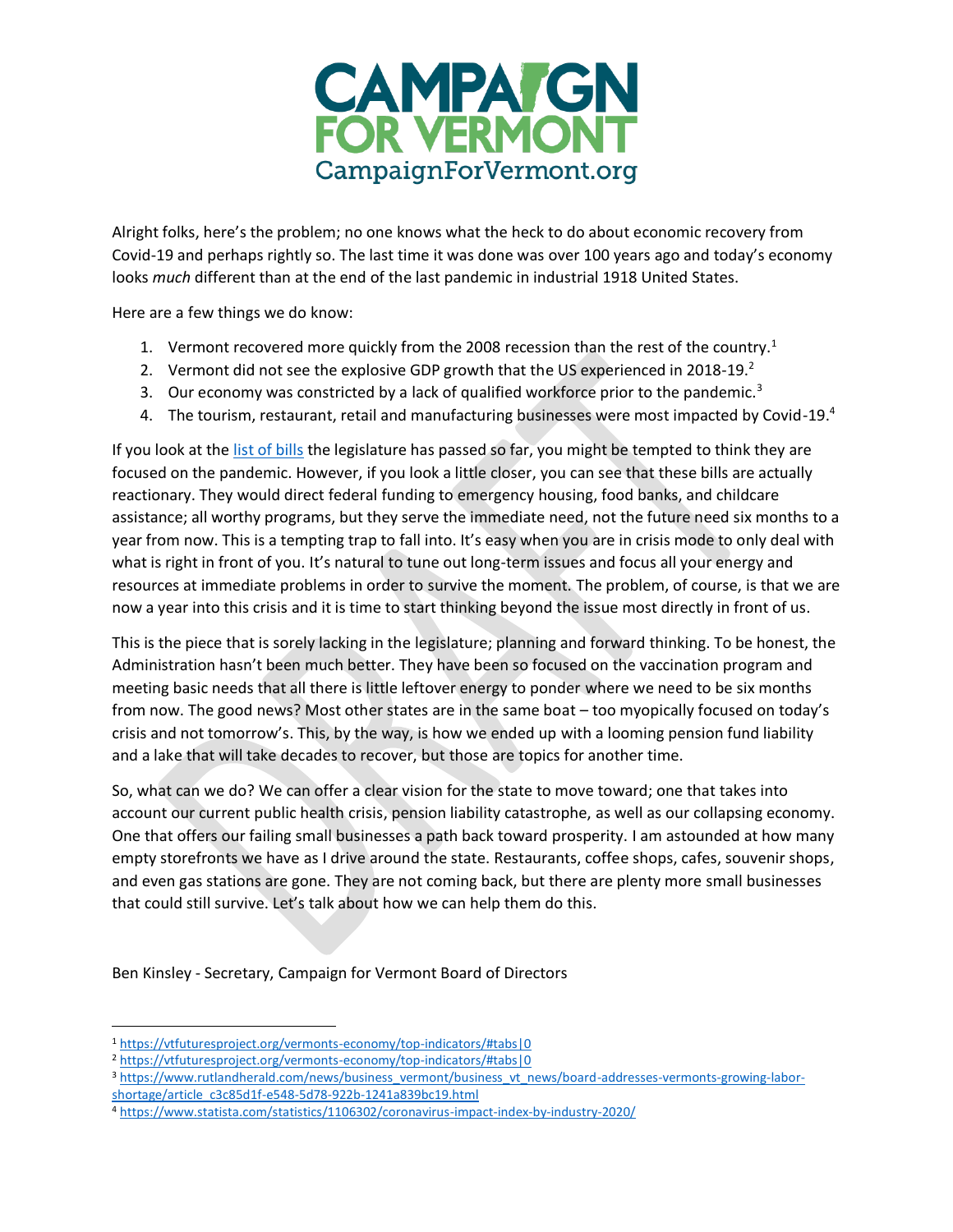

## **Economic Recovery from the Covid-19 Pandemic**

Covid-19 is certainly a global health crisis, at the time of this writing more than 131 million people around the globe have contracted the virus and over 2.8 million have died from it.<sup>5</sup> However, it is also a economic crisis as trade routes and supply lines have been disrupted. Whole industries like hospitality, retail, and food service have nearly vanished. The FTSE index dropped 14% in 2020<sup>6</sup> and the World Economic Forum estimated that 114 million people lost full-time employment because of the pandemic leading to \$3.7 trillion in lost income.<sup>7</sup>

Vermont is not immune to this; our employment has dropped by 30,000 between February of 2020 and 2021, about 10% of our labor force.<sup>8</sup> Chances are you know someone who has been impacted by the pandemic, either from the virus itself or the downstream effects. There is no doubt the pandemic has changed things and the economy of tomorrow will not look like the economy of yesterday. Our state does have a few strategic advantages as our global economy rebuilds. Join us as we explore some of them below.

**Phase 1 – A shot in the arm.** Vermont's tourism sector has taken a beating. Last summer, hospitality revenue was down 97% and food service 86%.<sup>9</sup> This happened over the season when tourism should be firing on all cylinders. (Interesting fact, we generate more tourism revenue in the summer than winter.) What's worse is that the usually stable revenue from weddings and other events fell precipitously as well. The Wilmington Inn, for example, saw a 40% drop in events during September and October, prime wedding season.<sup>10</sup> Most of our nightly lodging stock are small "mom and pop" providers which are part of a \$2.8B tourism industry and support 32k jobs in the state.<sup>11</sup> Vermont is the third most dependent state on tourism spending, but compared to regional states, our share of tourism spending is shrinking.<sup>12</sup> *The Vermont Department of Tourism and marketing is asking for an additional \$1M for tourism marketing. We should give it to them.* Our annual \$3M marketing budgets supports this industry that generates \$373M in tax revenue.<sup>13</sup>

<sup>12</sup> Based on testimony to House Commerce Committee on 3/12/2021.

<sup>5</sup> Retrieved 4/5/2021 fro[m https://coronavirus.jhu.edu/map.html](https://coronavirus.jhu.edu/map.html)

<sup>6</sup> <https://www.bbc.com/news/business-55500103>

<sup>7</sup> <https://www.weforum.org/agenda/2021/02/covid-employment-global-job-loss/>

<sup>8</sup> <http://www.vtlmi.info/>

<sup>9</sup> <https://www.wcax.com/2020/08/31/vermont-tourism-industry-suffers-a-big-hit-from-covid/>

<sup>10</sup> <https://vtdigger.org/2020/08/26/allen-a-perfect-storm-is-buffeting-vermonts-storied-inns-and-hotels/>

<sup>11</sup> [https://vermontbiz.com/news/2018/december/21/scott-releases-tourism-benchmark-](https://vermontbiz.com/news/2018/december/21/scott-releases-tourism-benchmark-study#:~:text=In%202017%2C%2013%20million%20people,percent%20of%20the%20state)

[study#:~:text=In%202017%2C%2013%20million%20people,percent%20of%20the%20state's%20workforce.](https://vermontbiz.com/news/2018/december/21/scott-releases-tourism-benchmark-study#:~:text=In%202017%2C%2013%20million%20people,percent%20of%20the%20state)

<sup>13</sup>[https://legislature.vermont.gov/Documents/2022/WorkGroups/House%20Commerce/Economic%20Development/FY2022%2](https://legislature.vermont.gov/Documents/2022/WorkGroups/House%20Commerce/Economic%20Development/FY2022%20Budget/W~Heather%20Pelham~Vermont%20Department%20of%20Tourism%20and%20Marketing%20Budget~2-9-2021.pdf) [0Budget/W~Heather%20Pelham~Vermont%20Department%20of%20Tourism%20and%20Marketing%20Budget~2-9-2021.pdf](https://legislature.vermont.gov/Documents/2022/WorkGroups/House%20Commerce/Economic%20Development/FY2022%20Budget/W~Heather%20Pelham~Vermont%20Department%20of%20Tourism%20and%20Marketing%20Budget~2-9-2021.pdf)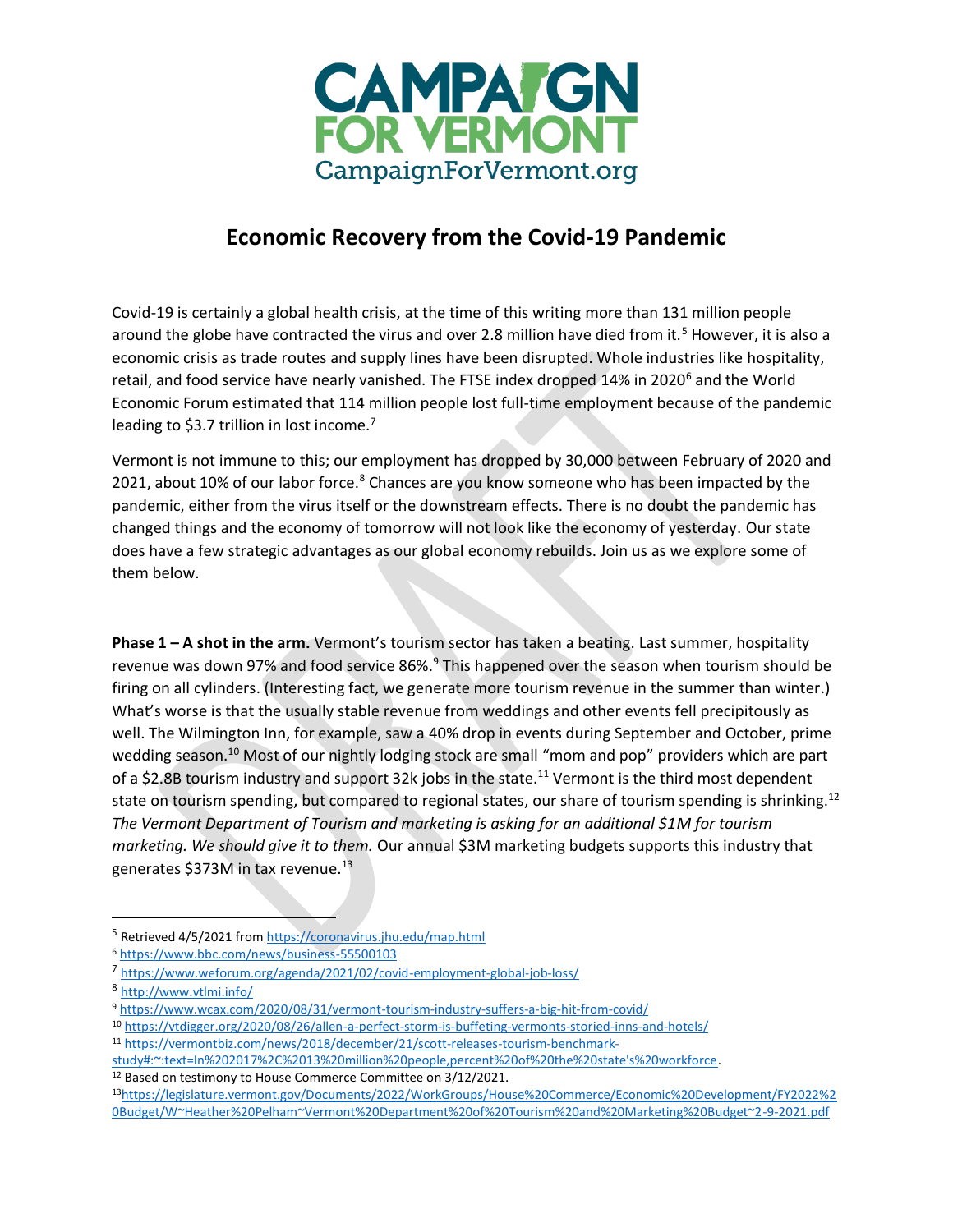

Not only does this funding support a workforce that has been hit hardest by the pandemic, but it also makes sense for taxpayers. A study of the Pure Michigan marketing campaign indicated every dollar spent generated \$5.75 in tax revenue for the state. (Note: Michigan has a lower meals & rooms tax rate so Vermont's ROI could potentially be higher.)<sup>14</sup> This is a phenomenal return on investment all around.

We can likely bump this ROI even further using new digital marketing techniques as opposed to traditional print, billboard, and TV ads. These digital campaigns tap into what is called the experience economy where tourists themselves become net promoters based on their experience while staying here.

This also provides a quick economic boost. Vermont is within the drive market for major metropolitan areas like Albany, New York City, Boston, and Hartford. As growing evidence suggests, there is pent up demand for travel.<sup>15</sup> Many lodging providers are indicating that six-month bookings are up 40% over a normal year as people prepare to travel this summer.<sup>16</sup> Given that a large number of people may be reluctant to travel by air, this puts destinations within driving distance at a competitive advantage. However, this means that Vermont is in a footrace with our neighbors that have much larger marketing budgets than we do. An early investment here can pay dividends in spades later this year and provide the shot in the arm our economy really needs.

The second area that is a worthy investment for quick economic activity is housing. VT Digger reported in January that housing construction in Chittenden County dropped by 50% in 2020. That's a problem.<sup>17</sup> It's a problem not just for the state's 15k construction workers but also for the longevity of our workforce attraction and development programs.<sup>18</sup> If we hope to attract and retain a skilled workforce, we need to have housing they actually want to live in. Directing stimulus money into housing projects will create immediate economic activity from our idle construction workforce and also pay dividends for years to come (more on this later).

**Phase 2 – The Courtship.** There is little doubt that Covid-19 has changed our world for good. One of the most meaningful ways is how we work. Many employers have discovered the benefits and limitations of remote work. Major corporations like Microsoft, Google, Facebook, Twitter and Spotify have gone remote. Salesforce even went as far as to declare that the 9-5 workday was dead. Office buildings in downtown San Francisco and Manhattan are now empty. What's more, the majority of workers prefer to continue working remotely even after restrictions are lifted. Experts are predicting that 25-30% of the US workforce will still be working from home, at least part-time, at the end of 2021.<sup>19</sup>

- <sup>14</sup> [https://www.canr.msu.edu/news/tourism\\_marketing\\_return\\_on\\_investment](https://www.canr.msu.edu/news/tourism_marketing_return_on_investment)
- <sup>15</sup> [https://www.travelpulse.com/news/features/theres-pent-up-demand-for-travel-but-covid-has-altered-consumer](https://www.travelpulse.com/news/features/theres-pent-up-demand-for-travel-but-covid-has-altered-consumer-behavior.html)[behavior.html](https://www.travelpulse.com/news/features/theres-pent-up-demand-for-travel-but-covid-has-altered-consumer-behavior.html)

<sup>16</sup> [https://corp.inntopia.com/new-winter-records-in-occupancy-and-rate-for-southeast-lodging-properties-strength-continuing](https://corp.inntopia.com/new-winter-records-in-occupancy-and-rate-for-southeast-lodging-properties-strength-continuing-into-summer-months/)[into-summer-months/](https://corp.inntopia.com/new-winter-records-in-occupancy-and-rate-for-southeast-lodging-properties-strength-continuing-into-summer-months/)

<sup>17</sup> <https://vtdigger.org/2021/01/31/new-apartment-construction-in-chittenden-county-dropped-by-half-in-2020/>

<sup>18</sup> <https://www.bls.gov/eag/eag.vt.htm>

<sup>19</sup> <https://buildremote.co/companies/companies-going-remote-permanently/>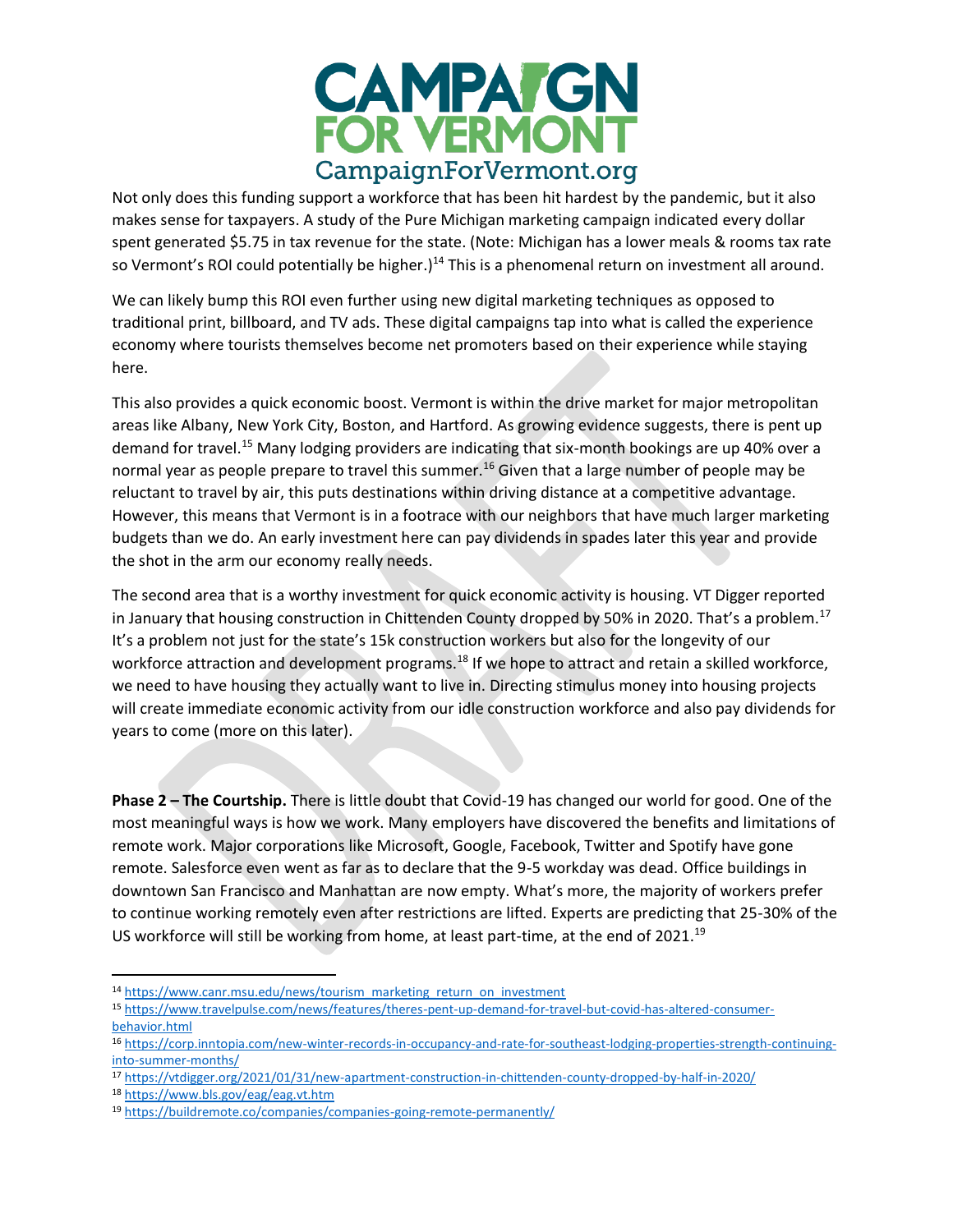

This presents a massive opportunity for Vermont. Again, we are within the drive market of multiple major metropolitan areas, we have an international airport, and our quality of life was ranked #2 (behind Hawaii) by CNBC in 2019.<sup>20</sup> This allows workers the flexibility to live outside a city but have relatively easy access to international travel or corporate offices should the need arise.

The major hurdle? Internet access. About 70k addresses in the state don't have internet access that can reach 25mbps download speed, and more than 250k (82%) don't have access to service that can reach 100mbps symmetrical.<sup>21</sup> Overall, Vermont ranks  $47<sup>th</sup>$  for access to broadband.<sup>22</sup>

This is the issue we need to solve in order to compete in a  $21<sup>st</sup>$  century economy as well as a postpandemic economy. However, we have been at broadband buildout for far too long with little to show for it. What's worse is that we have been trying to solve a two-decade-old problem with equally old technology. The polls and wires that have supported our telecommunications infrastructure for the past century are quickly becoming irrelevant. Case in point; do you know anyone with a landline telephone who is under 35 years old?

Fiber optic cables may seem cutting edge, but they have been in use since 1988.<sup>23</sup> They are a relatively cheap and efficient option for urban areas where houses are close together and the number of connections per mile is high. They become much more expensive to install and maintain in places like rural Vermont, which is where (surprise surprise) most of our lack of high-speed internet is centered.

Vermont awarded almost \$12M in grants last year for broadband buildout and connected over 10k households at a cost of about \$1,200 per connection. You could stomach that until you realize that twothirds of those connections were wireless broadband which costs significantly less than fiber. If you look at just fiber connections, taxpayers spent \$3,036 per connection to get those households connected.<sup>24</sup>

The Governor proposed \$16M in grants for FY22, which is a generous 33% increase.<sup>25</sup> However, even if we were able to sustain this level of spending, it would take over a decade to connect every underserved household to fiber. That is unacceptable.

We need a different solution. Fortunately, we have some options. There is the aforementioned wireless broadband which utilizes 4G mobile technology and a specialized modem to connect households without a physical cable. This technology can reach speeds of 25Mbps currently and costs roughly \$1,100 per year with a \$200 installation fee.<sup>26</sup> Some providers cap data usage, which can be a downside

<sup>20</sup> <https://www.cnbc.com/2019/07/10/these-are-the-best-places-to-live-in-america-in-2019.html>

<sup>21</sup> <https://publicservice.vermont.gov/content/broadband-availability>

<sup>22</sup> <https://broadbandnow.com/Vermont>

<sup>23</sup> [https://www.otelco.com/resources/a-guide-to-fiber-optic-](https://www.otelco.com/resources/a-guide-to-fiber-optic-internet/#:~:text=Fiber%20optic%20Internet%20may%20seem,connect%20the%20U.S.%20and%20Europe)

[internet/#:~:text=Fiber%20optic%20Internet%20may%20seem,connect%20the%20U.S.%20and%20Europe.](https://www.otelco.com/resources/a-guide-to-fiber-optic-internet/#:~:text=Fiber%20optic%20Internet%20may%20seem,connect%20the%20U.S.%20and%20Europe)

<sup>24</sup> <https://publicservice.vermont.gov/content/2020-connectivity-initiative-awards>

<sup>25</sup> [https://governor.vermont.gov/press-release/governor-scott-delivers-annual-budget-address-](https://governor.vermont.gov/press-release/governor-scott-delivers-annual-budget-address-0#:~:text=The%20%2420%20million%20broadband%20package,the%20areas%20that%20need%20it)[0#:~:text=The%20%2420%20million%20broadband%20package,the%20areas%20that%20need%20it.](https://governor.vermont.gov/press-release/governor-scott-delivers-annual-budget-address-0#:~:text=The%20%2420%20million%20broadband%20package,the%20areas%20that%20need%20it)

<sup>&</sup>lt;sup>26</sup> One example of a wireless broadband provider:<http://www.cloudalliance.com/what/residential/>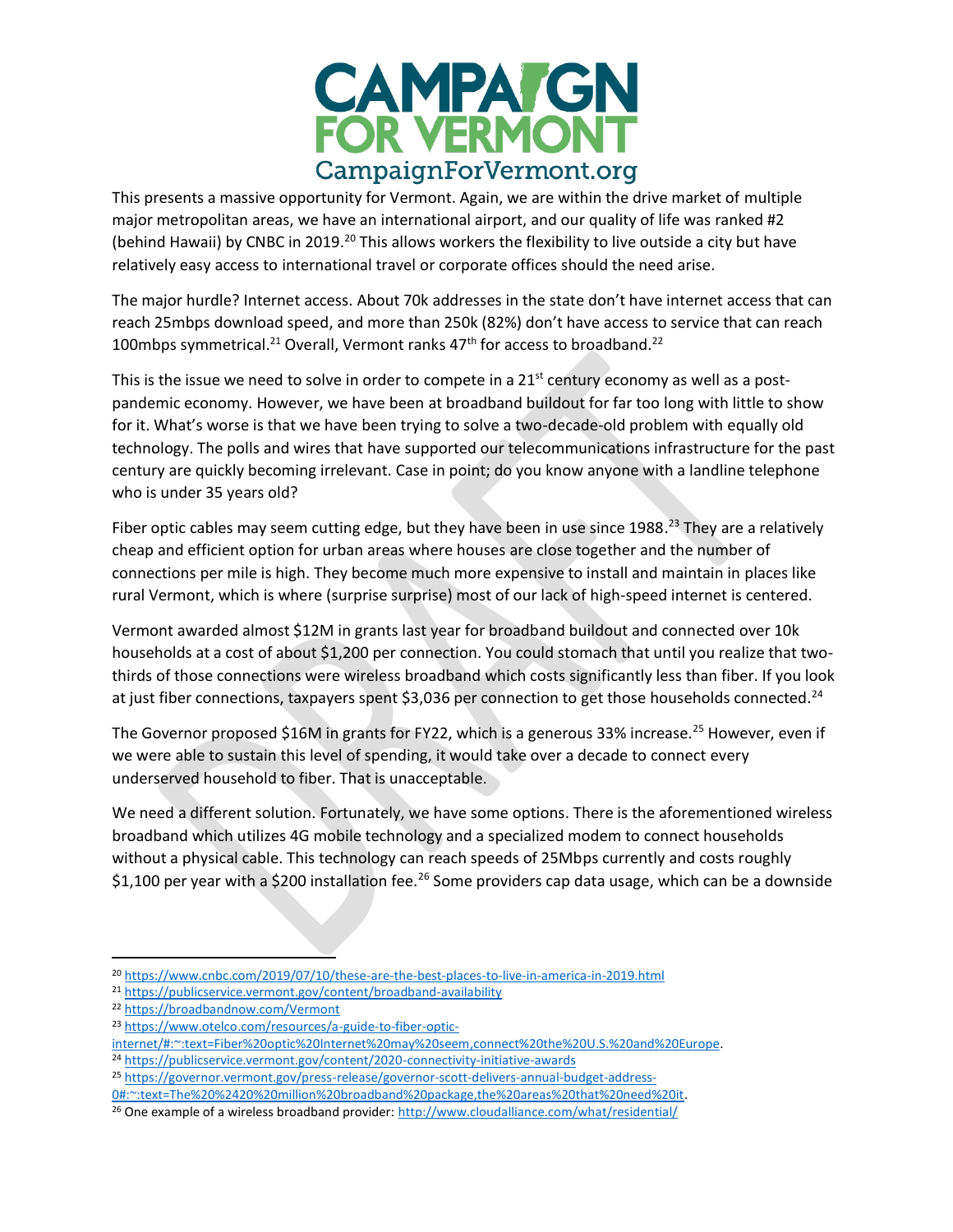

for heavy users. Fortunately, the arrival of 5G is likely to increase the speed of these types of services dramatically and also make data caps irrelevant because 5G antennas can carry much larger bandwidth.

The newest kid on the block is Starlink, the satellite internet service from SpaceX. Satellite internet itself is not a new concept; providers like [Hughesnet](https://internet.hughesnet.com/about/) have been around for decades, and their level of service is similar to 4G except for one major problem: latency. Latency is the amount of time it takes for data to be transferred between the original source and its destination. This is often described as "lag" and having low latency is becoming ever more important in our world of video conferencing. It's difficult to have a conversation if your audio/video are six seconds behind.

What is so different about Starlink? Leaving most of the technical jargon aside, the underlying difference is that Starlink satellites are in much lower orbit than older generation satellites. A Starlink satellite orbits at around 400 miles above the earth, whereas most of these older satellites sit around 22k miles out. The shorter distance means lower latency and higher speeds.

This new technology is already available in Vermont and users are reporting up to 150Mbps download speeds. Currently, the company is focusing on rural users exclusively (which makes sense as this technology is most useful where fiber is cost-prohibitive). The cost is comparable to the wireless systems at around \$1,200 per year and a \$500 plus \$50 shipping equipment cost. The speed of the service is also likely to increase as SpaceX continues to launch several dozen satellites every two weeks.<sup>27</sup>

Both wireless and satellite broadband offer excellent alternatives to traditional fiber at a fraction of the cost. Our friend Tom Evslin (who is the former Chief Technology Officer of the state by the way) compared these two services and the pros and cons of each. His [blog post](https://blog.tomevslin.com/2021/02/starlink-or-your-local-wisp-for-broadband-service.html) on this is well worth a read. By focusing on these two technologies, **we could reach universal coverage NEXT YEAR.** See Appendix A for an explanation of why the state isn't already doing this.

Vermont regulators have been so focused on fiber that even the bill currently being passed by the House seems to be fiber-specific in the way it is written. Saying that all money coming into Vermont (both state and federal) for broadband needs to go through the CUDs, who are committed to fiber only, means that the State will not have the flexibility to adapt to any new, perhaps even not yet thought of, technologies. There could be a totally different solution being designed in someone's garage right now.

Further, it directs none of these funds towards families who can't afford service as it is. On top of this, the current broadband strategy subsidizes the middle mile, meaning that if a house is at the end of a road we have to build past every other house on the road to get to them. This would be fine if all houses had the same need, but they don't. In effect what this creates is a situation where in order to help the most in need we also may end up subsidizing their more affluent neighbors as well. Wireless and satellite technologies allow us to direct public funds where they will have the most impact, not where it's most convenient to build.

<sup>27</sup> [https://www.reviews.org/internet-service/spacex-starlink-satellite-internet-](https://www.reviews.org/internet-service/spacex-starlink-satellite-internet-review/#:~:text=Starlink%20satellites%20will%20sit%20closer,between%20urban%20and%20rural%20areas.&text=Each%20Starlink%20satellite%20will%20communicate%20with%20four%20other%20satellites%20using%20lasers)

[review/#:~:text=Starlink%20satellites%20will%20sit%20closer,between%20urban%20and%20rural%20areas.&text=Each%20Sta](https://www.reviews.org/internet-service/spacex-starlink-satellite-internet-review/#:~:text=Starlink%20satellites%20will%20sit%20closer,between%20urban%20and%20rural%20areas.&text=Each%20Starlink%20satellite%20will%20communicate%20with%20four%20other%20satellites%20using%20lasers) [rlink%20satellite%20will%20communicate%20with%20four%20other%20satellites%20using%20lasers](https://www.reviews.org/internet-service/spacex-starlink-satellite-internet-review/#:~:text=Starlink%20satellites%20will%20sit%20closer,between%20urban%20and%20rural%20areas.&text=Each%20Starlink%20satellite%20will%20communicate%20with%20four%20other%20satellites%20using%20lasers)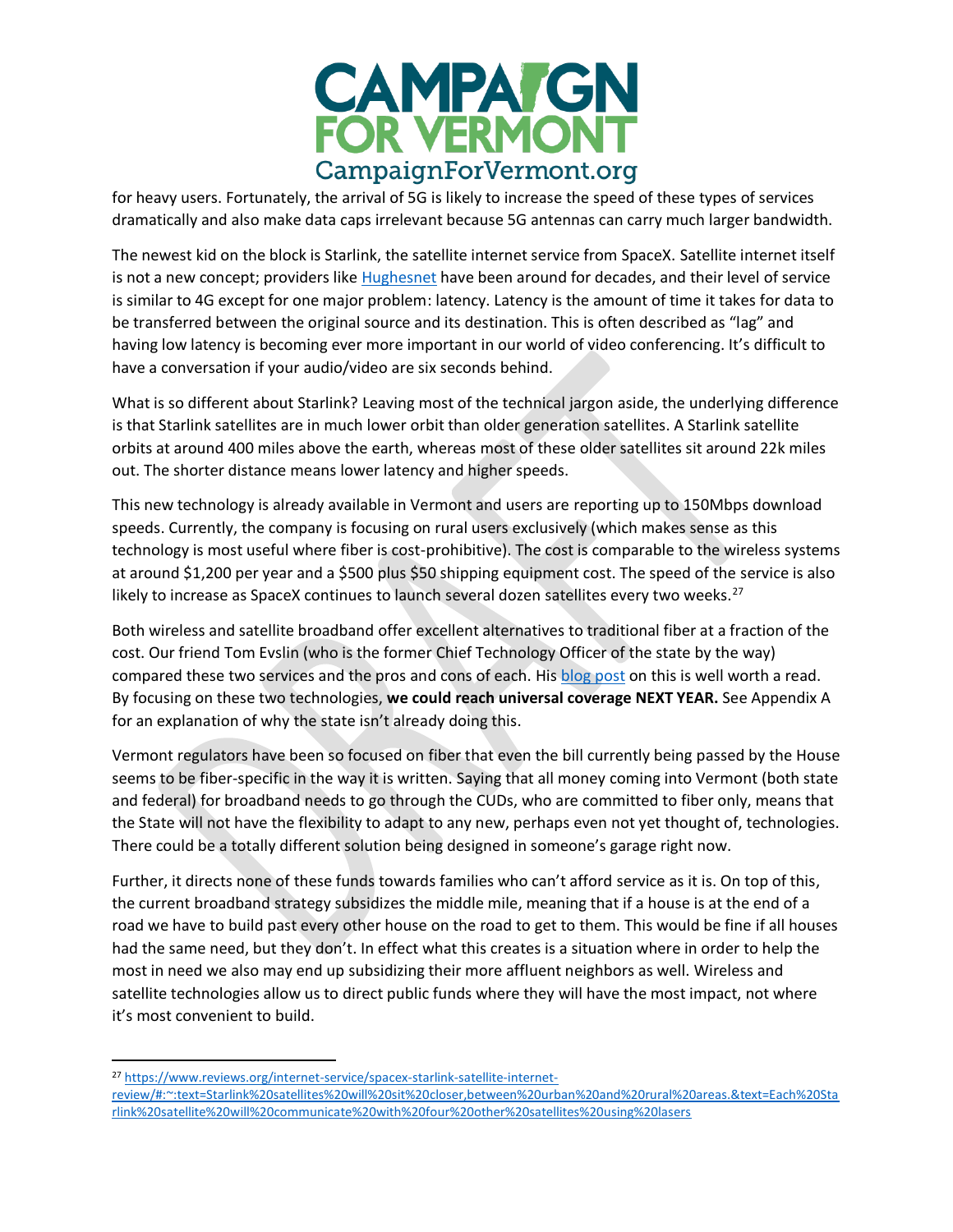

Enough is enough. We need universal broadband coverage NOW and we have tools to do it.

Here are two more great examples why rural internet service matters:

- 1. 60% of US consumers order delivery or takeout at least once per week and prefer to order directly from the restaurant's website instead of through a third-party app. Additionally, digital ordering is growing 300% faster than dine-in traffic.<sup>28</sup> This presents a new revenue opportunity for small Vermont eateries.
- 2. Achieving universal broadband coverage will open this new market up for many Vermont craft producers and also make available commerce and marketing tools to accelerate growth. The commercialization of craft is happening, and Vermont's brand is well positioned to take advantage of it. As farmers markets shut down in 2020, many craft producers around the country moved online to platforms like Shopify and Etsy. Both companies are growing at an incredibly fast rate because of an influx of users. Shopify grew 260% in the past 12 months<sup>29</sup> and Etsy grew 139% in the fourth quarter alone, posting \$617M in revenue.<sup>30</sup>
- 3. Telemedicine has made leaps and bounds during the pandemic. It is now showing promise for rural elderly persons who have mobility issues. Vermont has few public transportation options outside of our city centers so for someone not able to drive actually getting to a doctor's office can be the largest hurdle to accessing care.<sup>31</sup> It also has the potential to allow patients to stay closer to home at a local hospital, clinic, or long-term care facility while still receiving care from a specialist hundreds or thousands of miles away. There are also benefits to remote patient monitoring devices that can notify a doctor of any concerning trends with their patients.<sup>32</sup> These sorts of technologies have the potential to increase quality of life, avert chronic conditions, and reduce healthcare costs.

We have an opportunity and responsibility to make Vermont competitive in a global marketplace. We just have to take the leap. Instead of subsidizing providers, what if we issued grants to families who need to get connected? Most Vermonters have access to either 4G or satellite internet right now, but it's the cost of installation and the cost of service that are the problem. To some extent, we were already doing this through the [Temporary Broadband Subsidy Program](https://publicservice.vermont.gov/content/vermont-temporary-broadband-subsidy-program) which ran out of funds in January of this year.

We recommend expanding the funding for this program to a level that can provide \$500 grants to households who are not currently connected to 25Mbps or faster service. We also propose a secondary monthly subsidy of \$40 to cover the cost of service for households who can demonstrate financial hardship and have an urgent need for service. If we threw all \$20M of the Governor's proposed

<sup>28</sup> <https://upserve.com/restaurant-insider/online-ordering-statistics/>

<sup>29</sup>[https://www.google.com/finance/quote/SHOP:NYSE?sa=X&ved=2ahUKEwjgxeD877TvAhWmSjABHa69AzUQ3ecFMAB6BAgYE](https://www.google.com/finance/quote/SHOP:NYSE?sa=X&ved=2ahUKEwjgxeD877TvAhWmSjABHa69AzUQ3ecFMAB6BAgYEBo&window=1Y) [Bo&window=1Y](https://www.google.com/finance/quote/SHOP:NYSE?sa=X&ved=2ahUKEwjgxeD877TvAhWmSjABHa69AzUQ3ecFMAB6BAgYEBo&window=1Y)

<sup>30</sup> <https://www.cnbc.com/2021/02/25/etsy-q4-2020-earnings.html>

<sup>31</sup> <https://www.cdc.gov/coronavirus/2019-ncov/hcp/telehealth.html>

<sup>32</sup> <https://welkinhealth.com/remote-patient-monitoring-devices/>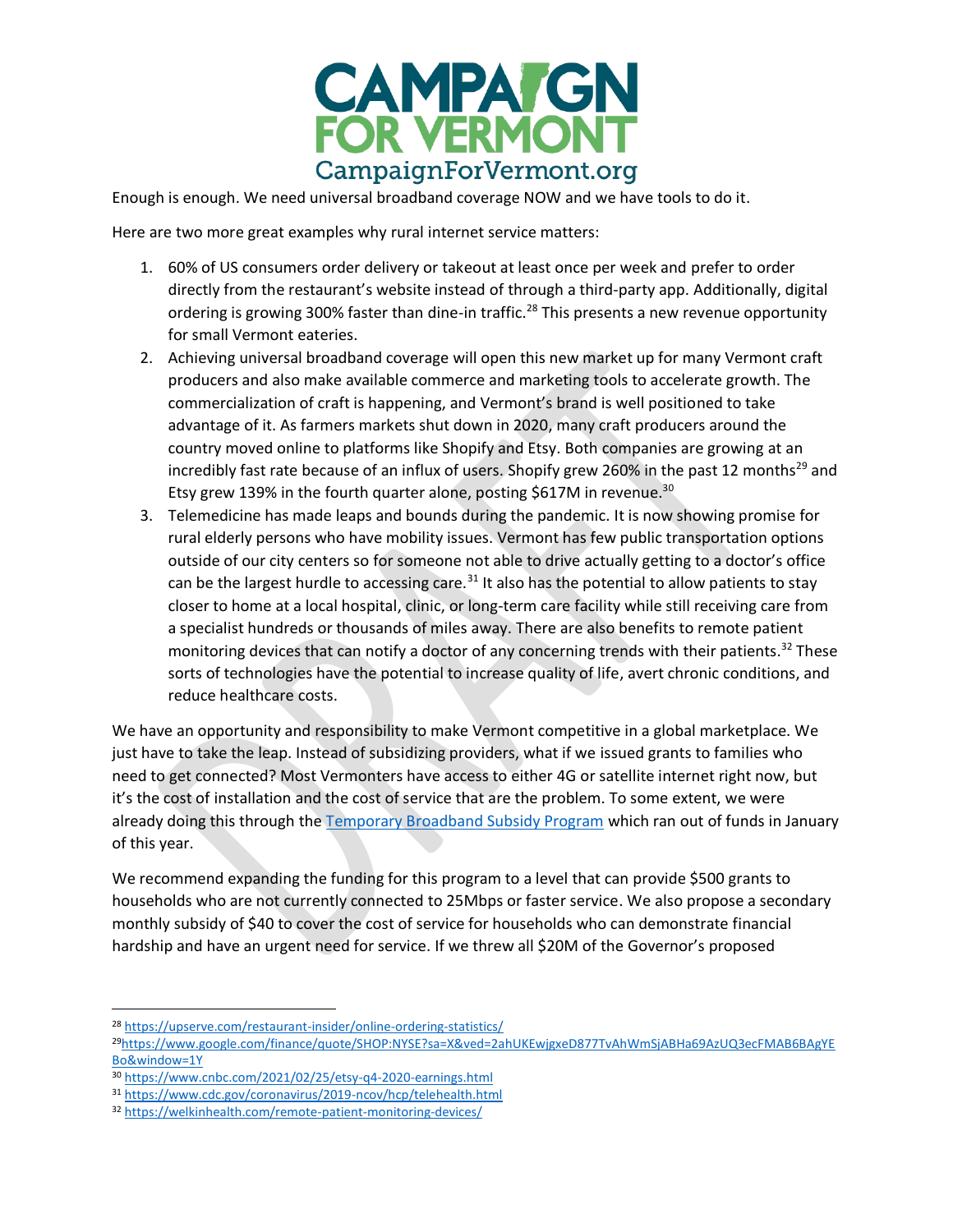

broadband budget at this, every household in Vermont could have broadband service by the end of next year, *nine years sooner than our current trajectory.*

Additionally, we should also change state statute so that it's platform agnostic. Vermonters should be able to access whichever technology is most amenable to them in their service area, whether that is satellite, 4G/5G, fiber, or even copper cable. A network of different technologies is a good thing, there is no one-size-fits-all solution here. Consumers needs different options that fit how they access and utilize the internet. Continuing to invest in copper and fiber could even make sense for some communities where the connection per mile is reasonable and the customer base exists to support the service. However, continuing to spend \$3k per connection is not sustainable and does not get us to universal coverage in an acceptable timeframe.

**Phase 3 – The Long Game.** It's not enough to have a thriving tourism industry and universal broadband access in the state. Tourism is important to our state, but most of its jobs are low-wage with little growth opportunity. Broadband is an important recruiting tool and may be effective at convincing some remote workers to stay in Vermont to enjoy our quality of life and bring their jobs with them.

Fortunately, we have several examples of conditions that create growth. New York, Boston, and Silicon Valley all offer a unique mix of culture, innovation, and capital. This formula has been repeated in places like Chattanooga and Boise with great success. Here in Vermont, Chittenden County already has the potential to be an up-and-coming tech bubble. Springfield shows some signs of this as well. Middlebury has a burgeoning aerospace and advanced manufacturing industry, as does Saint Albans. And, of course, we all know about Vermont craft beer, cider, maple syrup, coffee, and ice cream. Many of these products are the best in their industry and it comes down to innovation, craftsmanship, and investment.

Innovation is reliant upon talent (human capital) and technology transfer. The latter that most often is generated by universities that are able to transition their research and development grants into actual commercial enterprises. Universities like Columbia, Stanford, and MIT do this with stunning efficiency.<sup>33</sup> In 2019 alone, UVM received \$136M in grant funding. What businesses were generated by that investment? What commercial projects were launched? None that we know off. That's a miss. Programs as simple as maker spaces can even assist with technology transfer as projects move from conceptual to proof of concept.

Another key piece of innovation is workforce. Having a leading research university (and even a couple supporting ones) is great, but we also need a reliable and affordable skills-based talent pipeline. This is where our state college system (VSC) has fallen flat. Both UVM and VSC have been chronically underfunded for decades. UVM focused on relevant and in-demand programs and has grown consistently while VSC has hemorrhaged both students and revenue. The current proposals to consolidate all campuses under one umbrella are on the right track, but what's really needed is better

<sup>33</sup> [https://www.prnewswire.com/news-releases/the-milken-institute-ranks-the-best-us-universities-for-technology-transfer-](https://www.prnewswire.com/news-releases/the-milken-institute-ranks-the-best-us-universities-for-technology-transfer-300442457.html)[300442457.html](https://www.prnewswire.com/news-releases/the-milken-institute-ranks-the-best-us-universities-for-technology-transfer-300442457.html)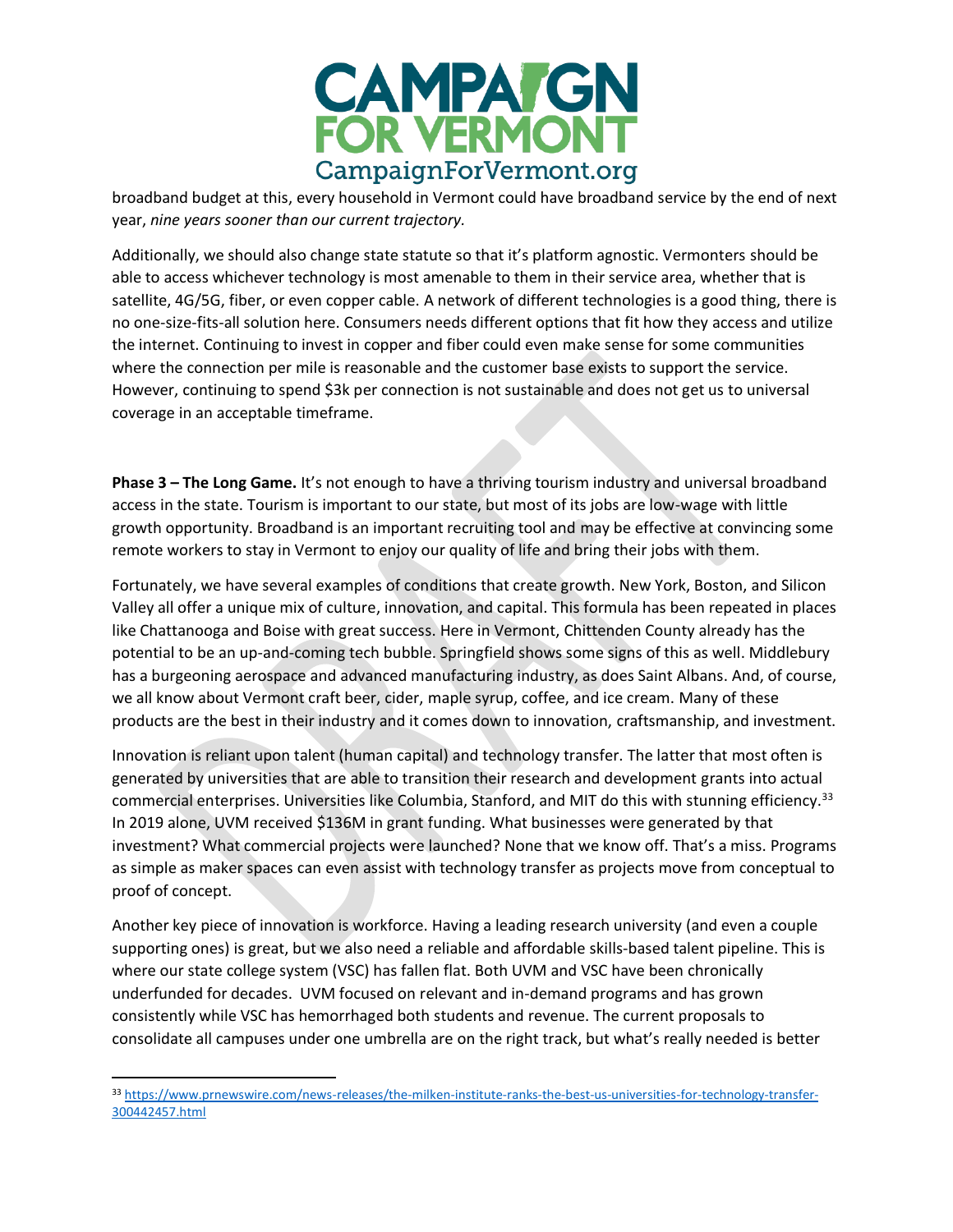

curriculum alignment. There is too much program duplication and, perhaps more concerning, a missalignment between what skills are needed by our workforce and what education is available through our state colleges. In short, they are out of touch with their communities and our economy.

Despite the negative headlines and financial problems, there are bright spots. Vermont Tech is able to boast one of the highest job placement rates in the country at 99%, even despite the pandemic.<sup>34</sup> CCV has also outpaced the other schools in the VSC network by focusing on in-demand programs and creating talent pipelines with Vermont employers. This is what we need the entire VSC network to do. We also can't forget technical education centers as they offer an accessible point of entry to higher education for adult learners and technical-minded post-secondary learners.

Some concerns have surfaced during this legislative session that there is a disconnect between tech centers and the VSC system and we agree.<sup>35</sup> We need to re-evaluate our entire talent pipeline and make sure it aligns with student needs as well as our workforce needs. We should be engaging Vermont employers to make sure our programs are relevant and teaching the correct skills, whether it is advanced manufacturing techniques at a tech center, an engineering management program at Vermont Technical College, or just general upskilling by taking a class at CCV.

The second source of fuel for economic growth is capital. Acquiring capital has always been a challenge for Vermont. We don't have many deep-pocketed families willing to invest millions of dollars in startup ventures like the former merchant cities of Boston and New York or the gold-rich investors of northern California. Our former industrialist families like the Vanderbilts, the Webbs, the Fairbanks, and the Billings invest more in philanthropy than industry these days.

Fortunately, what we do have is proximity to financial markets. New York City and Boston are both in the top five cities in the world for investment in venture capital, beating out London, Los Angeles, and Berlin.<sup>36</sup> Vermont is surrounded by plenty of capital, but we have traditionally had a difficult time attracting it. This may be changing. As workforce shifts away from the cities, investors may follow. Rural Vermont suddenly seems like a more attractive investment if a concentration of highly skilled workers moves here or if outstanding post-secondary schools are turning out well-qualified students who would prefer to stay in the Green Mountains. It might be time to give this a fresh look.

The third leg to the stool supporting long term economic development is housing. We mentioned some immediate investments earlier, but if we are going to train, attract, and retain a world class workforce that supports a vibrant 21<sup>st</sup> century economy, we need somewhere for them to live; somewhere they *want* to live. Vermont home prices average \$279k, which is pretty affordable compared to other neighboring states.<sup>37</sup> However, that still represents nearly \$1k per month in mortgage costs. Add taxes and insurance to that and it's more like \$1,300. For a family to afford that "average" house, they would

<sup>34</sup> <https://www.wcax.com/2021/03/04/99-of-2020-vermont-tech-grads-find-jobs-despite-pandemic-economy/>

<sup>&</sup>lt;sup>35</sup> Based on testimony by Joseph Teegarden in Senate Natural Resources on 2/24/2021.

<sup>36</sup> <https://startupsusa.org/global-startup-cities/>

<sup>37</sup> <https://www.zillow.com/vt/home-values/>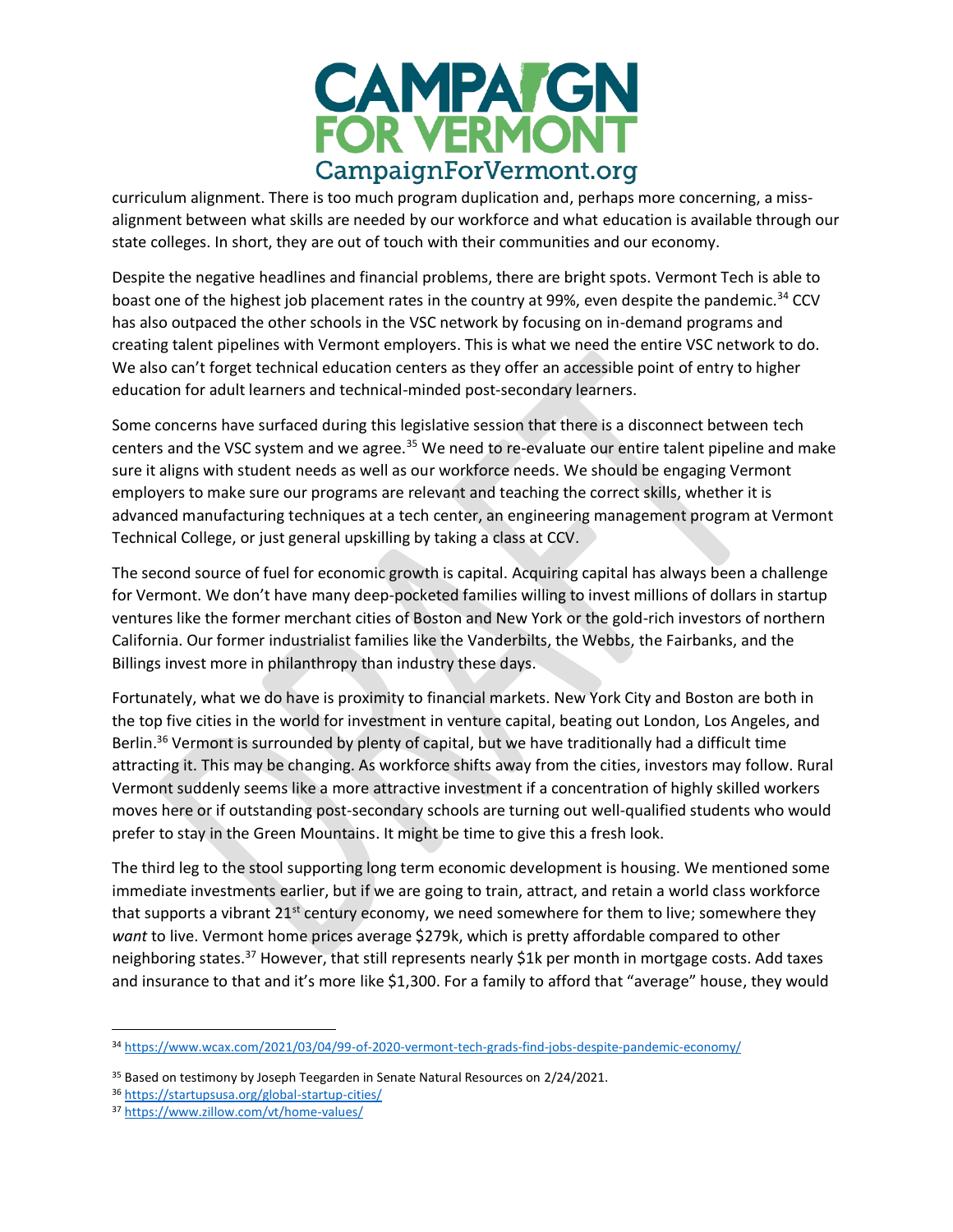

need to generate \$52k<sup>38</sup> of income; pretty doable for some of the industries we have talked about above. The problem is, you can't find them. A search of available real estate yields only a handful of properties near this price point and most under \$400k are either undeveloped, underdeveloped, or in need of renovation or repair.

Looking at the rental market leads to even more discouragement. Fewer than 300 units are available for rent<sup>39</sup>, which means that roughly 99.7%<sup>40</sup> of Vermont's rental units are occupied. Even more concerning, half of those available units are \$1,500 or more per month and those that are not suffer from the same issue as our owner-occupied housing stock: they look to be in poorly maintained buildings or are badly outdated. These are not places that will appeal to the young professionals we hope to attract.

Our housing stock is a problem. The disappointing part is that we have so many beautiful homes from previous generations that are rotting in place and unusable. Many of them are on main roads with convenient access to commuting routes or downtown centers and they often have sufficient square footage to subdivide for multi-family use. Redeveloping and refurbishing these properties would maintain our state's natural charm while creating more usable housing stock.

There are also other innovative ideas that could prove fruitful; things like redeveloping now empty office spaces for residential use. This is already being done in places like South Burlington. There are also other developments that may offer solutions like college campuses that have closed could be repurposed as residential innovation hubs with onsite resources like workshops and maker spaces.

The market might also not just be young people. Some of this redevelopment could be aimed at highend retirement housing. Baby boomers, after all, control most of the country's wealth and many are already in retirement age.<sup>41</sup> Encouraging them to move to a beautiful state with good health care infrastructure might not be that tough of a sell.

There may even be new ways of financing these projects. Typically the state has either issued bonds to subsidize the buildout of affordable housing or issued "loans" that they don't actually intend to recoup the cost of. Real estate is actually one of the highest profit margin businesses at around 29%, leveraging crowdfunding mechanisms to revitalize aging buildings could offer local investors the ability to keep their money in state and also contribute to their local community.

Coupling these ideas with our existing downtown redevelopment efforts could yield excellent results for the state and we can't afford to take our foot off the gas pedal. There are incredible opportunities for Vermont if we can be forward-looking, strategic, and make the right investments.

**Conclusion** – Let's wrap this up. We need to start thinking long term. The past year has been about crisis management, but we now have a once-in-a-generation opportunity to revolutionize our economy and

<sup>38</sup> Based on 30% of household income going to housing costs

<sup>&</sup>lt;sup>39</sup> Based on March 24, 2021 search of Craigslist rental listings with photos

<sup>40</sup> Calculated using census data on housing units:<https://www.census.gov/quickfacts/VT>

<sup>41</sup> <https://www.cnbc.com/2020/10/09/millennials-own-less-than-5percent-of-all-us-wealth.html>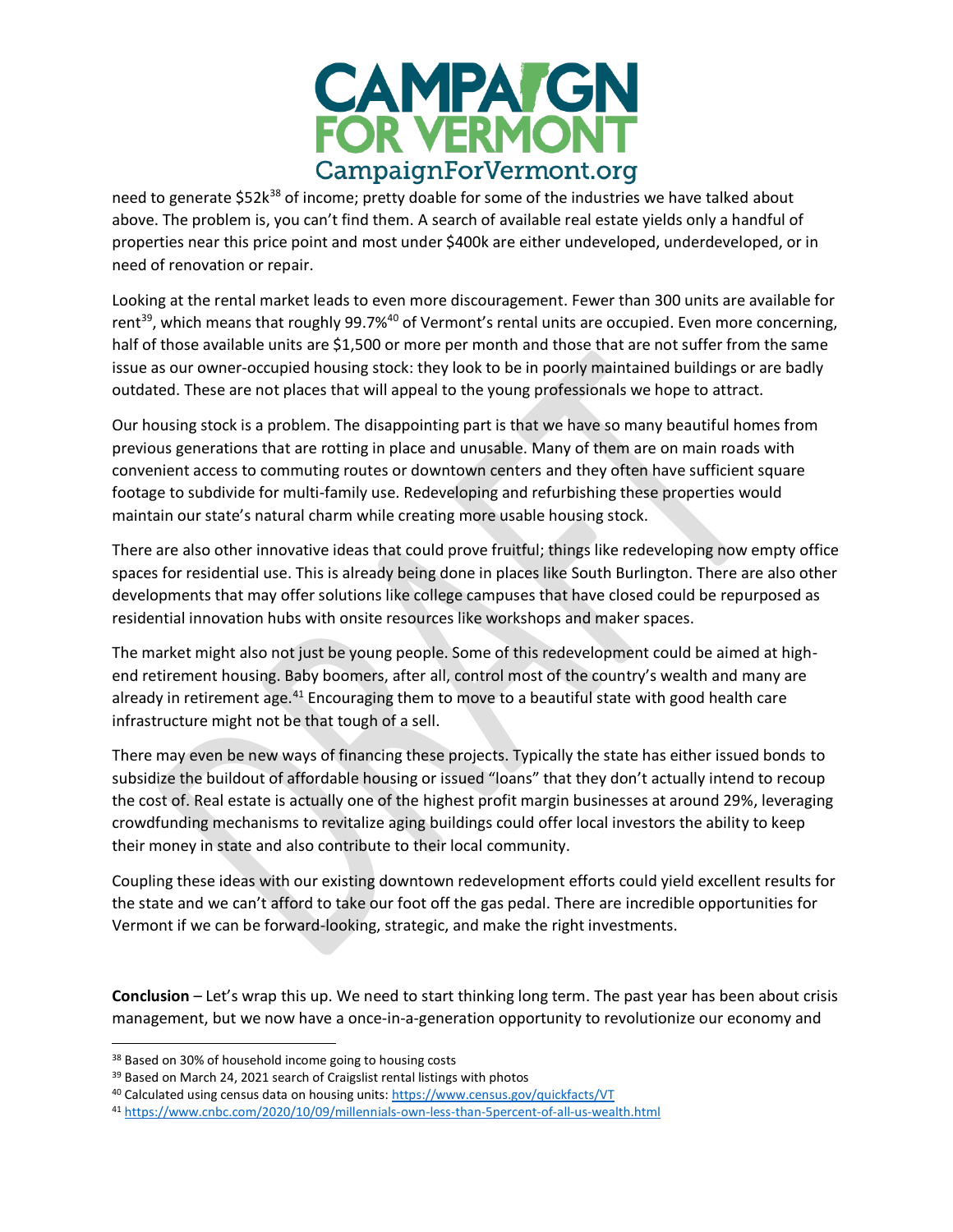

the trajectory of our state. Making the right investments in the right areas could transform Vermont. Between an economic boost, investment in infrastructure, and alignment of education and financial capital (not to mention federal stimulus money that could measure in the tens of billions), the opportunities are endless.

A quick example of how these things could come together: both Norwich University and Champlain College have developed reputations for leading cyber-security programs. We could jump start a cyber security industry in Vermont if we developed a talent pipeline to feed into these two schools, create a retention program to keep graduates here, and expand high speed broadband. This effort could attract investments for startup enterprises.

This investment could come from our urban neighbors, but it doesn't have to. The US military and federal government have been investing heavily in cyber security. In fact, Norwich University has already been the beneficiary of several rounds of government grants in this area. Access to gigabyte internet speed, proximity to leading research and development, and a ready talent pipeline could prove convincing. This idea is not so outlandish; the military has a history of investing critical defense infrastructure in rural parts of America. Take, for example, the former Plattsburgh Airforce Base which was part of the Strategic Air Command and a critical piece of cold war nuclear triad. Or, consider the Vermont Air National Guard who received the Airforce's best planes because they are responsible for protecting New York City and Washington DC.

The bottom line is that Vermont CAN be successful and create prosperity for ALL Vermonters by being strategic, capitalizing on what we do well, and making the right investments. As such, we are calling on the legislature to make immediate strategic investments in the following: marketing and tourism, accessible and affordable high speed internet, workforce development and the state college system, the development of an effective technology transfer program for both our public and private universities, and support middle- and low-income housing. We hope they will join with us in this endeavor.

###